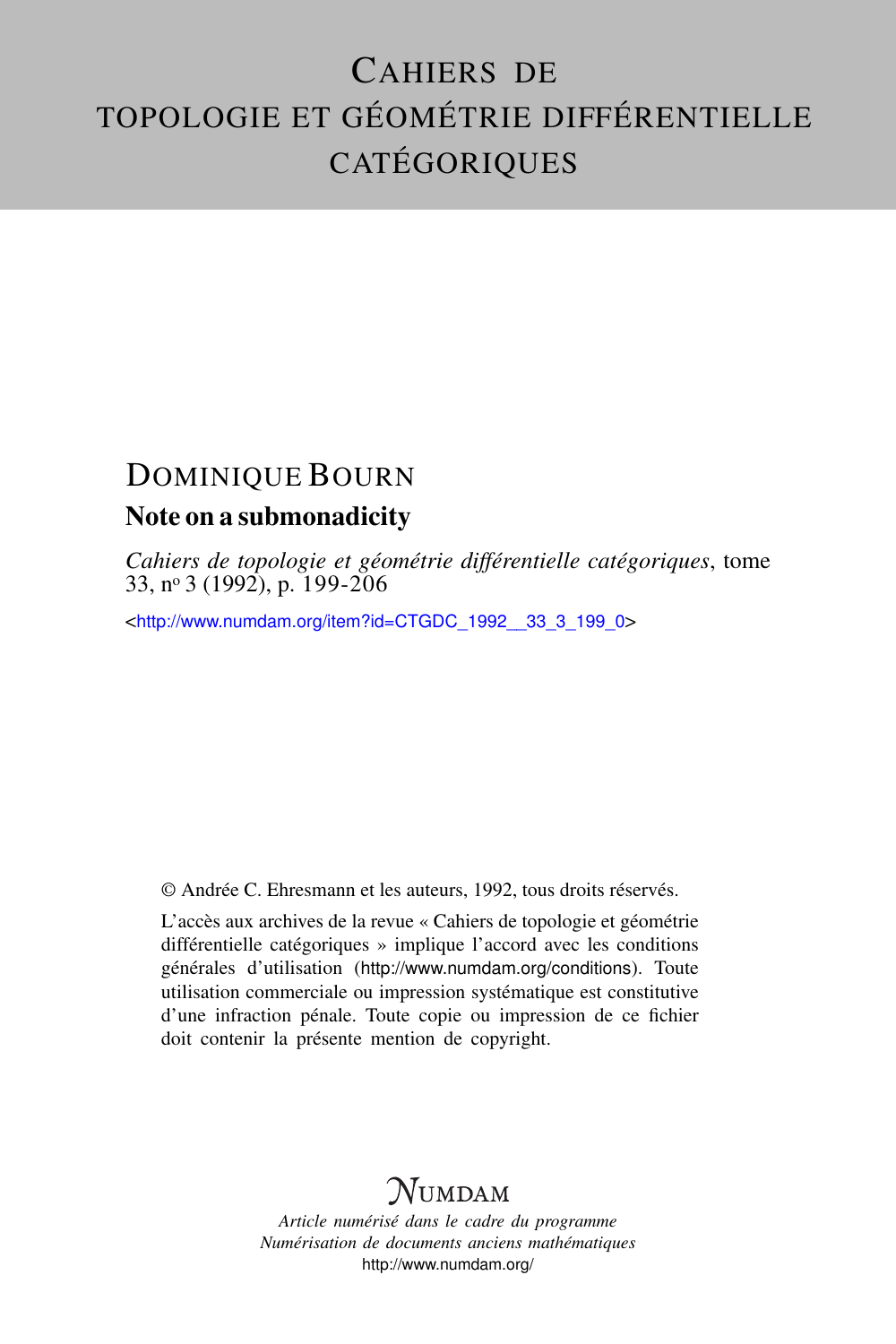## Note on a submonadicity

Dominique Bourn<sup>1</sup>

RÉSUMÉ : Les catégories internes sont caractérisées comme certaines classes d'algèbres d'une monade

It is known [2] that the category Simples E of simplicial objects in  $E$  is monadic above the category  $Sp$  Simpl  $\bf{E}$  of split augmented simplicial objects in  $\bf{E}$ . From this monadicity is extracted in [1] the monadicity of the category Grd E of internal groupoids in E above the category Pt E of split epimorphisms in  $E$ , when  $E$  is left exact. Now, via the nerve functor  $N$ . the category  $Cat \mathbf{E}$  of internal categories in  $\mathbf{E}$  has an intermediate position: Grd  $\mathbf{E} \leq Cat \mathbf{E} \leq \text{Simpl } \mathbf{E}$ . The aim of this note is to precise the place of  $Cat \mathbf{E}$  with respect to this monadic complex.

If we denote by U the forgetful functor  $Simpl E \rightarrow Sp \, Simpl \, \mathbf{E}$ , then, given an internal category  $X_1$  in **E**, the split augmented simplicial object  $UNX_1$  is the "nerve" of a category with a given choice of initial objects in each connected component. Let us denote by In Cat  $E$  the category whose objects are the internal categories in  $E$  equipped with such a choice and whose morphisms are the choice preserving functors. Let  $\overline{U}$ : Cat  $\mathbf{E} \to \text{In Cat } \mathbf{E}$ be the functor induced by U via the previous remark. This functor  $\overline{U}$  has an adjoint, namely the restriction  $\overline{F}$  of the adjoint F of U. The functor U is no more monadic, but the comparison functor  $K: Cat \to Alg \overline{U} \cdot \overline{F}$  is fully faithful (let us say, then, that  $U$  is submonadic). Furthermore internal categories are exactly those algebras  $z : \overline{U} \cdot \overline{F}Z \to Z$  in In Cat E which are cartesian with respect to a certain fibration In Cat  $\mathbf{E} \to \mathbf{E}$ .

<sup>&</sup>lt;sup>1</sup>Université de Picardie Jules Verne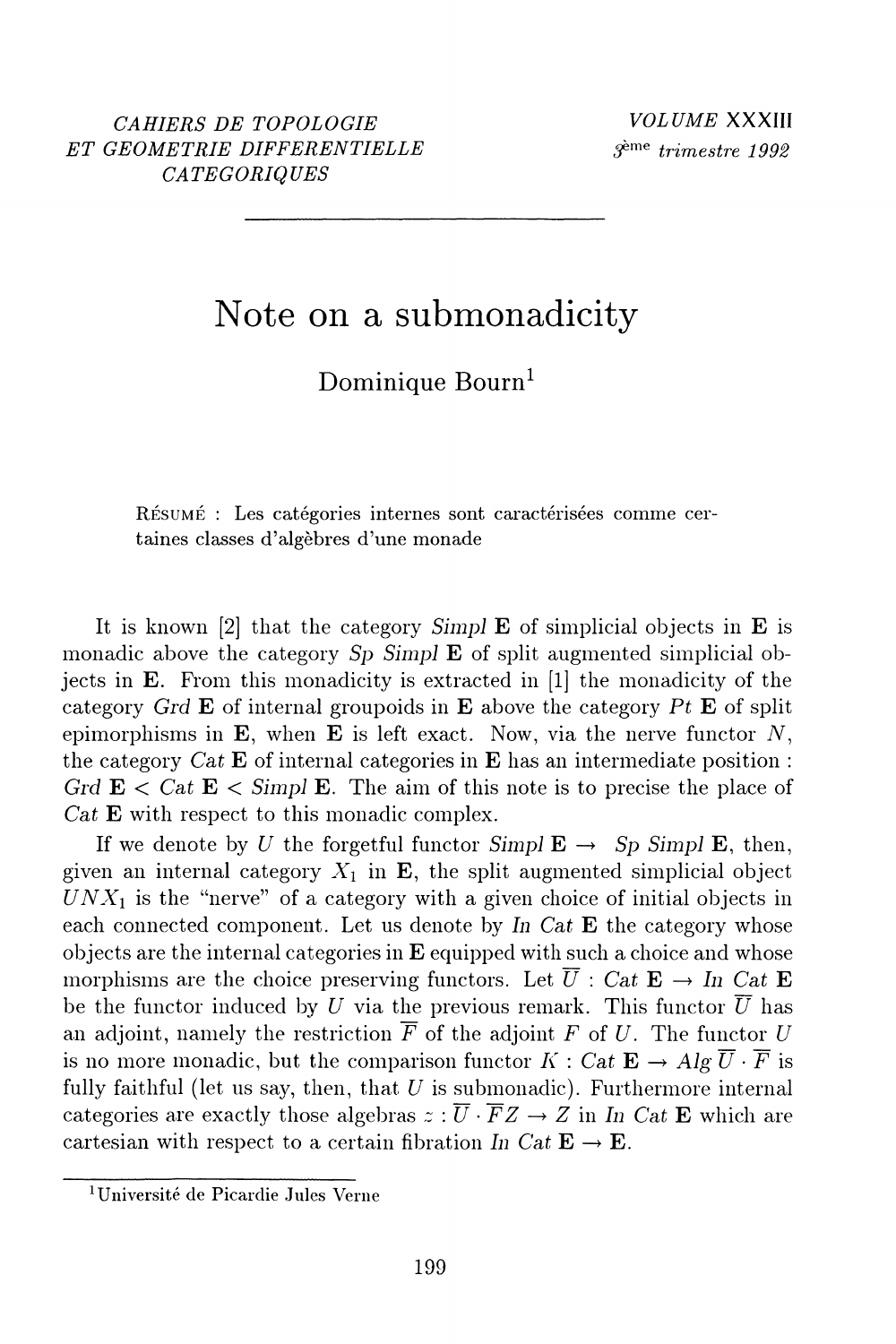#### Initialized categories 1

An internal category  $X_1$  in  $\mathbf E$ :

$$
X_1 : X_0 \xrightarrow[d_1]{d_0} m X_1 \xrightarrow[d_1]{d_0} m_2 X_1
$$

will be said initialized when it is equipped with a split augmentation as a 2-truncated simplicial object:

$$
X_{-1} \xrightarrow{\phantom{a}d_0 \phantom{a}d_0 \phantom{a}} X_0 \xrightarrow{\phantom{a}d_0 \phantom{a}d_1 \phantom{a}} X_1 \xrightarrow{\phantom{a}d_0 \phantom{a}d_1 \phantom{a}} m X_1 \xrightarrow{\phantom{a}d_0 \phantom{a}} X_1 \xrightarrow{\phantom{a}d_1 \phantom{a}} X_2 X_1
$$

That means that there is a given choice of initial objects in each connected component and that  $X_{-1}$  represents the object of those distinguished elements.

*Example*: Given any category  $X_1$ , then the category Dec  $X_1$  is canonically initialized:

$$
X_0 \xrightarrow{d_0} mX_1 \xrightarrow{d_0} m_2X_1 \xrightarrow{d_0} m_3X_1
$$

We shall denote by  $\underline{X}_1$  an initialized category and by In Cat E the category whose objects are the initialized categories, and whose morphisms are the functors preserving the split augmentation. This category is clearly left exact and the previous example induces a left exact functor  $\overline{U}$  : Cat  $\mathbf{E} \rightarrow$ In Cat E, where  $\overline{U}(X_1)$  is Dec  $X_1$  with its canonical initialization.

There is also a functor  $\overline{F}$ : In Cat  $\mathbf{E} \to \text{Cat } \mathbf{E}$  which associates to  $\underline{X}_1$ its underlying category  $X_1$ . Furthermore  $\overline{F} \cdot \overline{U} = Dec$  and there is a natural transformation :  $\epsilon_1 X_1 : Dec X_1 \rightarrow X_1$ :

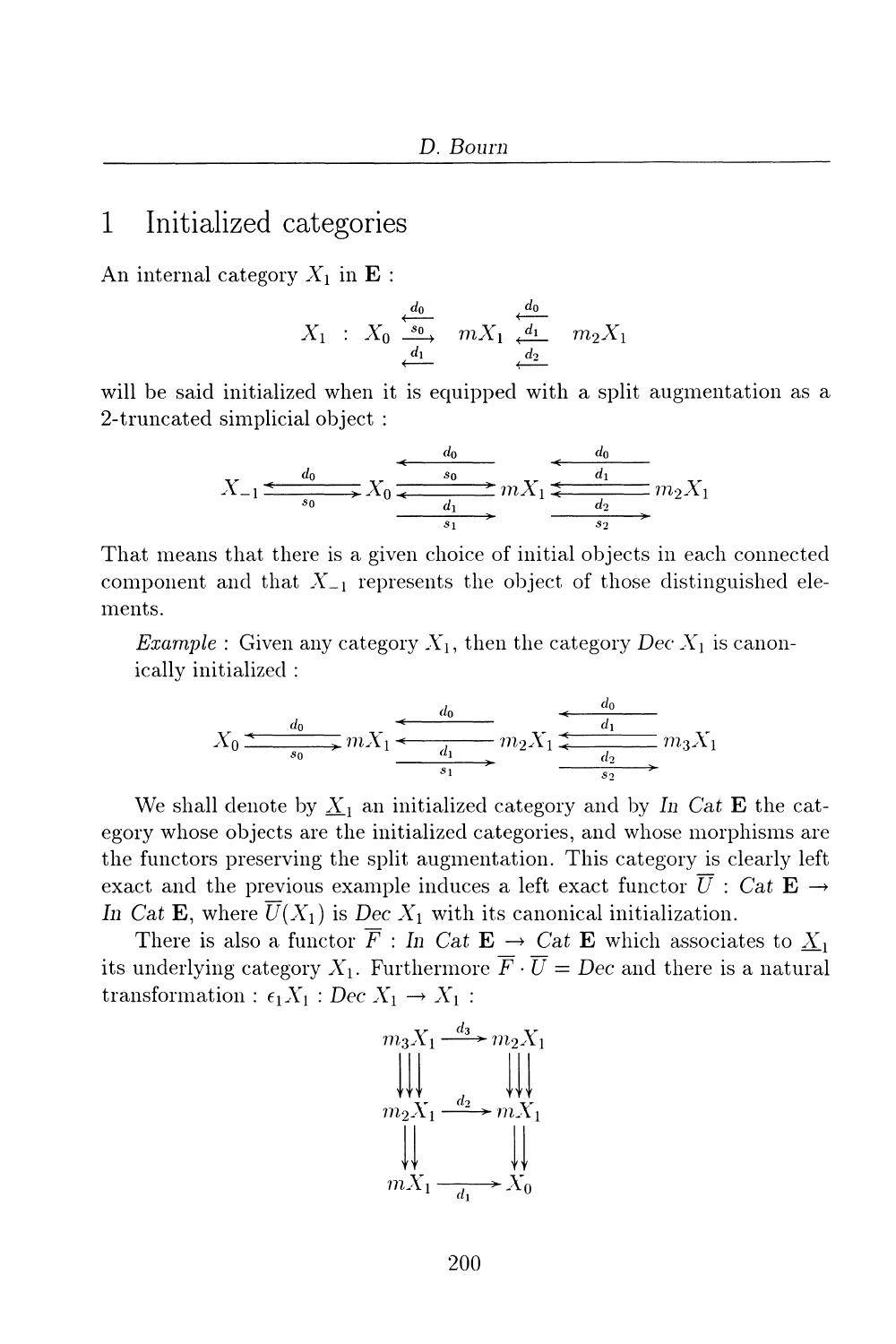where  $\epsilon_1 X_1 : Dec X_1 \to X_1$  is a discrete cofibration. On the other hand there is a natural transformation  $\eta_1 \underline{X}_1 : \underline{X}_1 \to \overline{U} \cdot \overline{F} \underline{X}_1$  :



These natural transformations clearly satisfy the equations which make  $\overline{F}$  a left adjoint of  $\overline{U}$ . We shall denote by  $(T, \eta, \mu)$  and by  $(Dec, \epsilon, \nu)$  the monad and the comonad induced respectively on In Cat E and on Cat E by this adjunction.

#### $\overline{2}$ In Cat  $\bf{E}$  as a fibered category

Let us denote by  $h_0:$  In Cat  $\mathbf{E} \to \mathbf{E}$  the functor associating  $X_{-1}$  to  $\underline{X}_1$ . It is left exact and has a right inverse right adjoint  $\Gamma_1$ , where, for every object X in  $\mathbf{E}, \Gamma_1 X$  is the discrete category dis X with its unique possible initialization. Now, In Cat E being left exact, the functor  $h_0$  is a fibration. A morphism  $\underline{f}_1 : \underline{X}_1 : \to \underline{Y}_1$  is cartesian if and only if the following square is a pullback:



**Proposition 1** The morphism  $\underline{f}_1$  is cartesian if and only if its underlying functor  $f_1 = \overline{F}(\underline{f}_1)$  is a discrete cofibration in Cat **E**.

### Demonstration:

The category  $\Gamma_1$   $h_0 \underline{X}_1$  being discrete, the functor  $\Gamma_1$   $h_0$   $\underline{f_1}$  is a discrete cofibration. Now if  $f_1$  is cartesian, the previous square is a pullback and  $f_1$ is a discrete cofibration.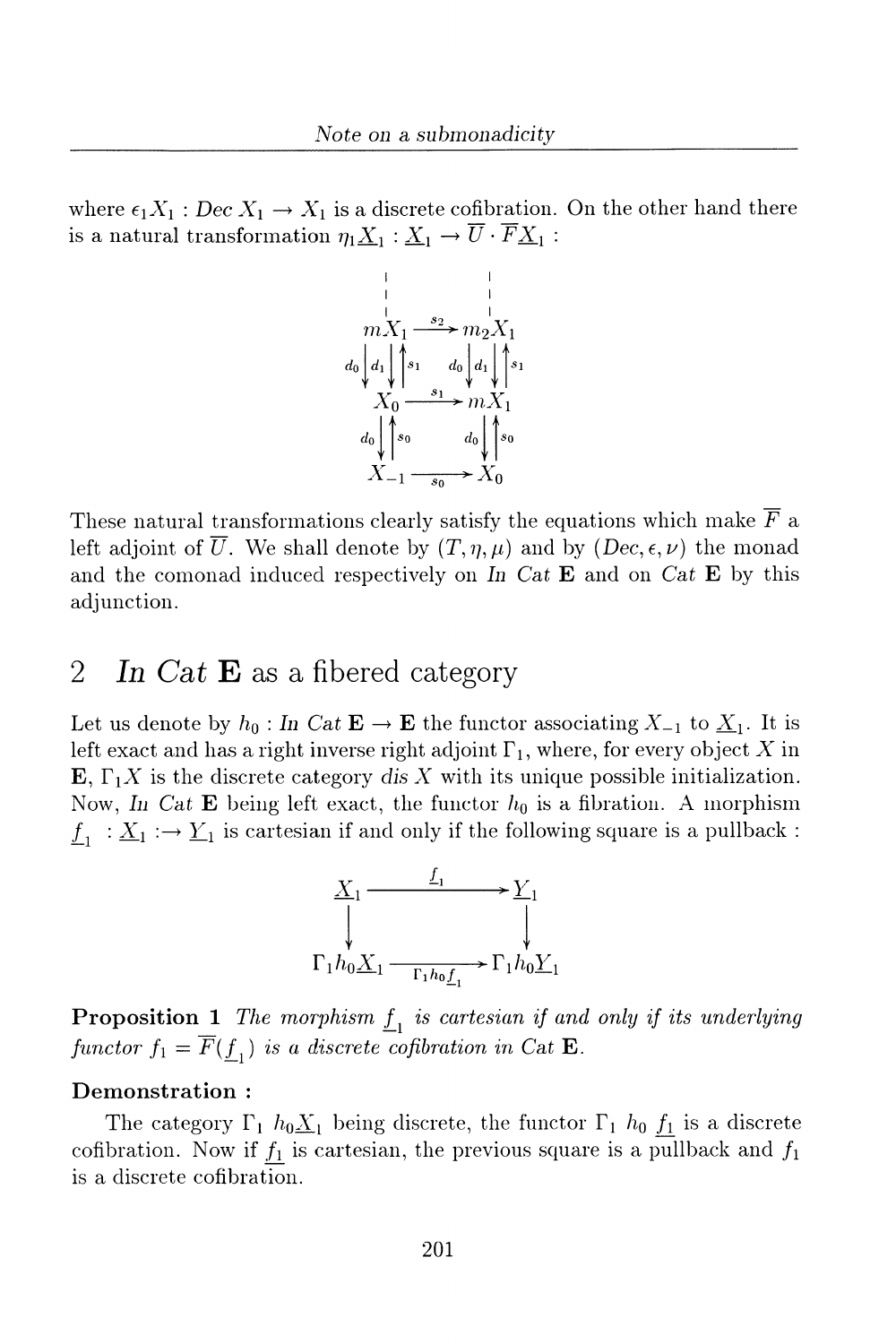Conversely let us suppose that  $f_1$  is a discrete cofibration and let us consider the following diagram where the lower right square is a pullback:



Then  $k_1$  is a discrete cofibration and also the factorization  $g_1$ . Let us show that  $g_1$  is an isomorphism. Thanks to the Yoneda imbedding, it is sufficient to do this with **E** the category of sets. Let Z be an object of  $Z_1$  and  $s_1Z: s_0Z \to Z$  be the associated initial map in its connected component. The object  $s_0Z$  is then a uniquely determined object in a connected component of  $\underline{X}_1$ . The functor  $g_1$  being a discrete cofibration, it determines a unique map  $s_0Z \to X$  above  $s_1Z$ . The object X is the unique object above Z. The functor  $f_1$  is then bijective on the objects and a discrete cofibration. Consequently, it is an isomorphism.  $\longrightarrow$  QED (Proposition 1)

Remarks

(1) That  $\underline{f}_1$  is cartesian implies that the following square is a pullback :



(2) That  $\underline{f}_1$  is cartesian implies that  $f_1$  is also a discrete fibration.

(3) Clearly the functor  $\eta_1 \underline{X}_1 : \underline{X}_1 \to \overline{U} \cdot \overline{F} \underline{X}_1$  is cartesian.

(4) The functor  $f_1: X_1 \to Y_1$  in Cat **E** is a discrete cofibration if and only if  $\overline{U}(f_1)$  is cartesian.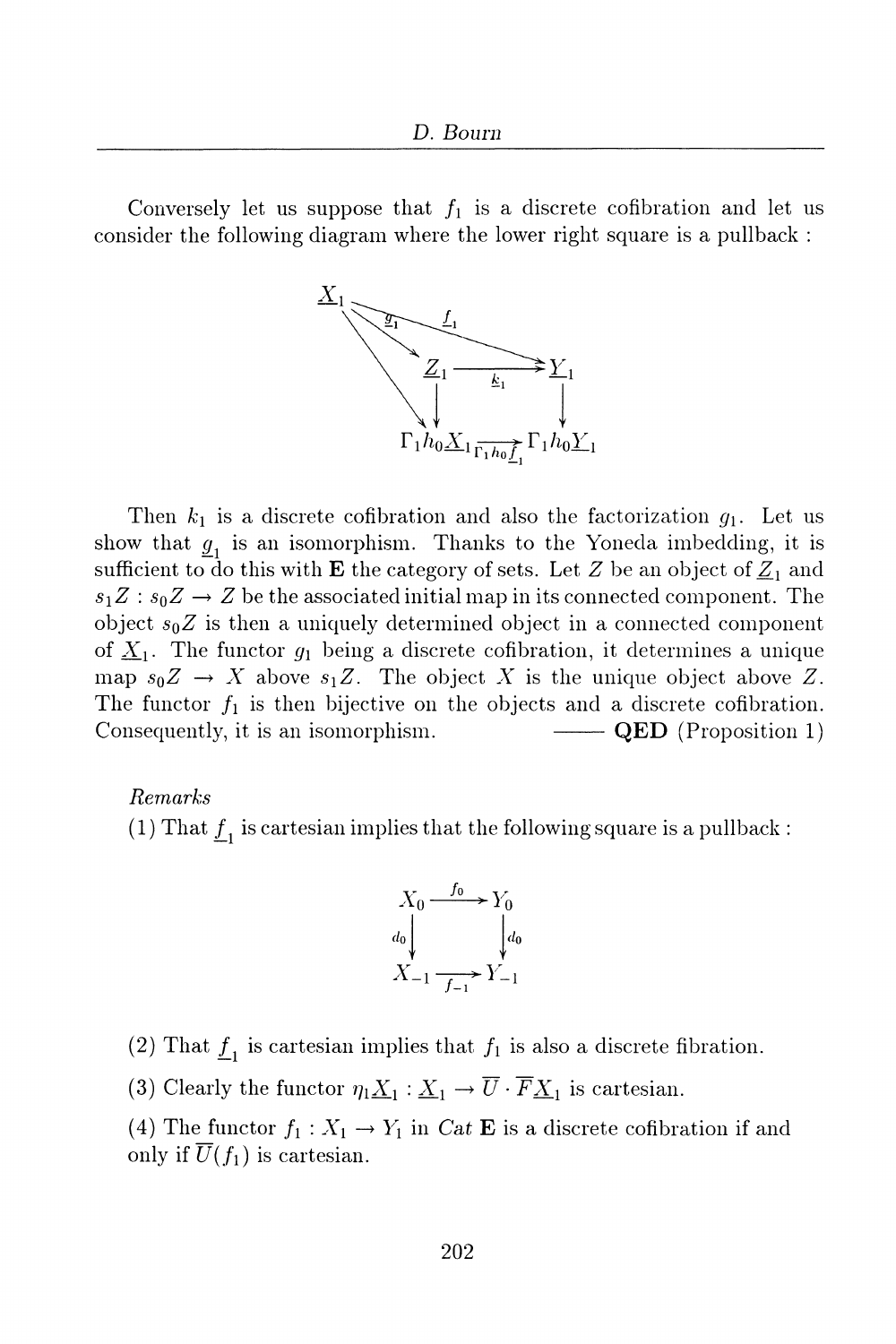### 3 The comparison functor  $K: Cat \to Alg T$  is fully faithful

The following diagram in Cat **E** determines a levelwise split fork in **E** and thus a coequalizer in  $Cat \mathbf{E}$ :

$$
Dec^2 X_1 \xrightarrow[\epsilon_1 Dec X_1]{Dec \epsilon_1 X_1} Dec X_1 \xrightarrow{\epsilon_1 X_1} X_1
$$

**Proposition 2** The comparison functor  $K : Cat \to Alg T$  is fully faithful. This result is a consequence of the following proposition.

**Proposition 3** Let  $(U, F, \eta, \epsilon) : \mathbf{X} \to \mathbf{Y}$  be an adjunction, and let

$$
T = (U, F, \eta, U\epsilon F)
$$

be the monad it defines on Y. The comparison functor  $K: X \to Alg T$  is fully faithful (i.e. the functor  $U$  is submonadic) if and only if for every object X in X, the map  $\epsilon_X$  is the coequalizer of  $\epsilon FUX$  and  $FU\epsilon X$ .

The demonstration is straightforward.

#### The comparison functor  $K$  is not an equivalence  $\overline{4}$

Let  $Simpl E$  and  $Sp$   $Simpl E$  denote respectively the category of simplicial objects in  $E$  and the category of split angmented simplicial objects in  $E$ . Let  $U:$  Simpl  $\mathbf{E} \to Sp$  Simpl  $\mathbf{E}$  denote the functor cancelling the upper indexed face maps. It has a left adjoint  $F$ .

Any internal category  $X_1$  can be completed into a simplicial object  $NX_1$ (its nerve) by means of simplicial kernels. In the same way, any initialized category  $\underline{X}_1$  can be completed into a split augmented simplicial object  $n\underline{X}_1$ . Whence the following diagram:

$$
\begin{array}{ccc}\n\text{Grd } \mathbf{E} & \xrightarrow{i} \mathbf{Cat} \mathbf{E} & \xrightarrow{N} \text{Simpl } \mathbf{E} \\
\overline{\overline{v}} & \overline{\overline{r}} & \overline{v} \\
\overline{P} & \mathbf{E} & \xrightarrow{j} \text{In} \text{Cat} \mathbf{E} & \xrightarrow{n} \text{Sp} \text{Simpl } \mathbf{E} \\
\end{array}
$$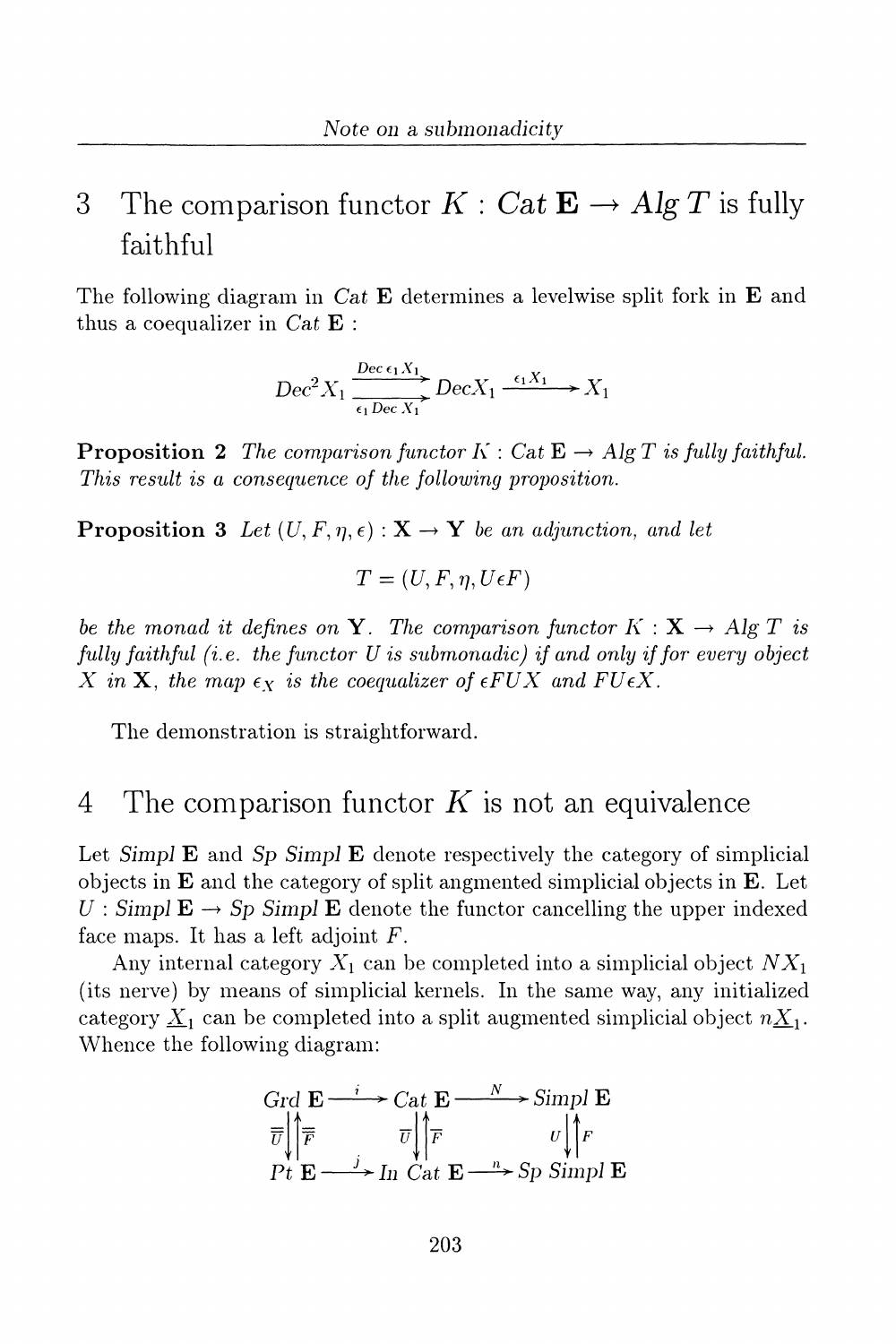The functors N and n are full embeddings. Grd E denotes the category of internal groupoids, i.e. internal categories such that the following square is a pullback:



Pt E denotes the category whose objects are the split epimorphisms and whose morphisms are the coherent squares. The functor  $i$  is the inclusion, and the functor  $j$  associates to each split epimorphism the initialized groupoid obtained by the kernel groupoid of the given epimorphism. Clearly  $j$  is a full embedding.

Thus  $(\overline{U}, \overline{F})$  and  $(\overline{\overline{U}}, \overline{\overline{F}})$  appear to be successive restrictions of the adjunction  $(U, F)$ . The functor  $(U, F)$  is always monadic (See [2]). When the idempotents split in  $E$ , then furthermore  $F$  is comonadic. When  $E$  is left exact.  $\overline{\overline{U}}$  is monadic (See [1]) and  $\overline{\overline{F}}$  is comonadic.

It would be easy to show that  $\overline{F}$  is comonadic (the dual of proposition 3, plus the existence of kernels). We are going to show that  $\overline{U}$  is not monadic.

Let 2 be the category :  $0 \stackrel{\alpha}{\rightarrow} 1$ . It is clearly initialized in a unique possible way. The category T2 has two connected components :  $0 \stackrel{\overline{\alpha}}{\rightarrow} \alpha$  and 1. Let  $\underline{h}_1$  be the unique possible initialized functor:  $T2 \rightarrow 2$ , which is a left inverse for  $\eta_1$ 2. It is easy to check that it determines an algebra on 2. Now, the simplicial set Z determined by  $n \underline{h}_l$ , as an algebra on  $U \cdot F$ , is not the nerve of a category. It is the smallest simplicial set associated to graph  $1:0 \rightarrow 0$ .

## The monad  $(T, \eta, \mu)$  is transversely cartesian with re- $\overline{5}$ spect to  $h_{\alpha}$

We saw that  $\eta_1 \underline{X}_1$  is cartesian. Now  $\mu \underline{X}_1 = \overline{U} \epsilon X_1$ . But  $\epsilon X_1$  is a discrete cofibration and  $\overline{U}$  sends discrete cofibrations on cartesian maps. So,  $\mu \underline{X}_1$ is cartesian. Furthermore  $T = \overline{U} \cdot \overline{F}$  preserves cartesian maps following proposition 1 and remark 4.

We shall say then that  $(T, \eta, \mu)$  is transversely cartesian with respect to the fibration  $h_0$ .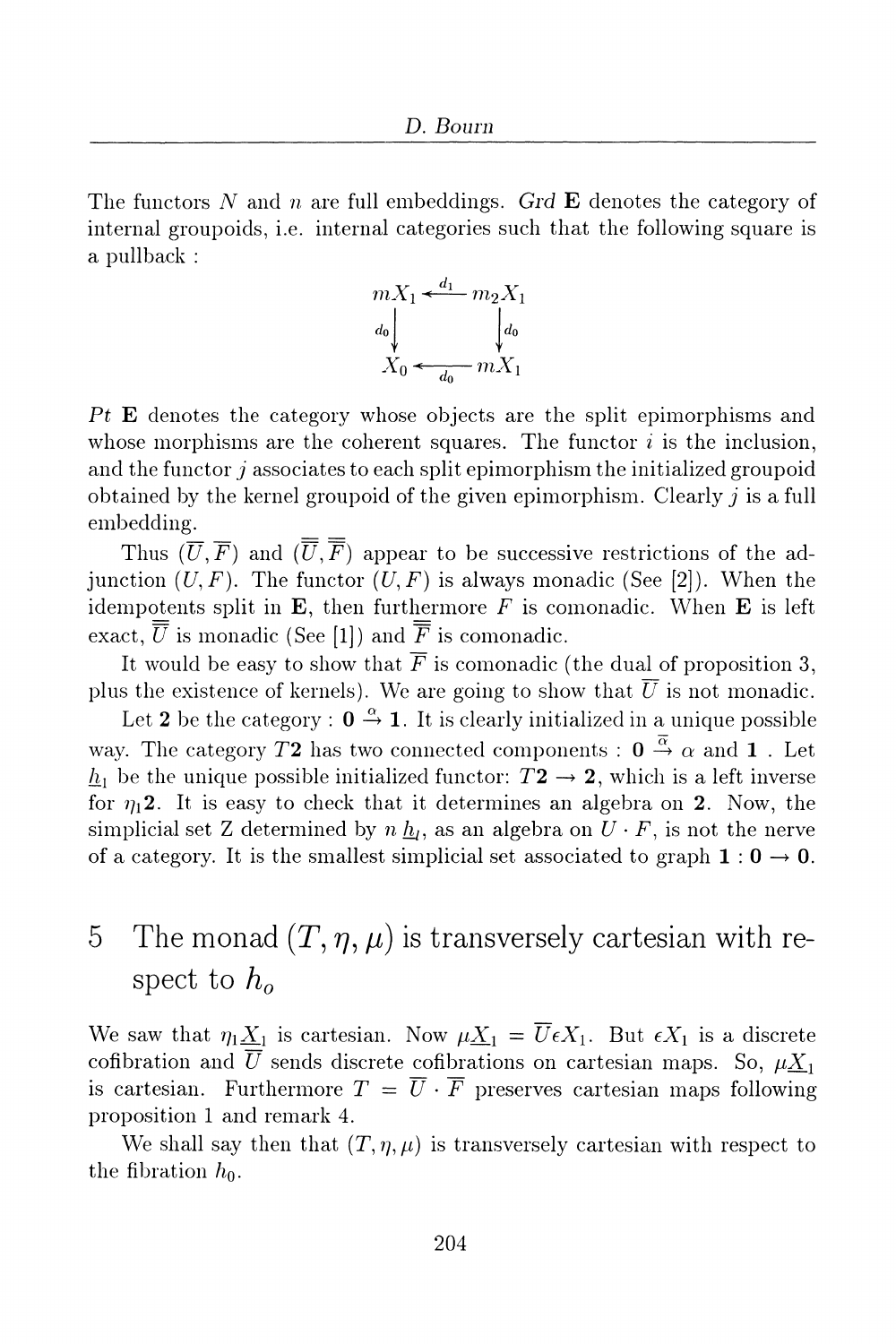### Characterization of  $Cat$   $\bf{E}$ 6

**Proposition 4** Cat  $E$  is isomorphic to the full subcategory of Alg  $T$  whose objects are the algebras  $\underline{x}_1 : T \underline{X}_1 \to \underline{X}_1$  in In Cat **E** such that  $\underline{x}_1$  is cartesian.

### Demonstration:

Proof: Let  $X_1$  be a category; then the algebra  $K(X_1)$  is:  $\overline{U} \epsilon_1 X_1$ :  $\overline{U}$ Dec  $X_1 \to \overline{U}X_1$ . But  $\epsilon_1 X_1$  is a discrete cofibration and  $\overline{U} \epsilon_1 X_1$  is cartesian.

Conversely if  $\underline{x}_1 : T \underline{X}_1 \to \underline{X}_1$  is cartesian, then, following remark 1, the following diagram is a pullback:



and the 3-truncated simplicial object it determines is underlying to an intennal category.

#### $\overline{7}$ The case of  $GrdE$

Why is Grd E monadic and not Cat E ? If we denote again by  $(T, \eta, \mu)$  the restriction to Pt E of the monad  $(T, \eta, \mu)$  defined on In Cat E, this monad is again transversely cartesian, but furthermore it has the particularity to be normal, i.e. the following diagram is a always pullback:

$$
T^2 X \stackrel{\mu TX}{\longleftarrow} T^3 X
$$
  
\n
$$
T X \stackrel{\mu X}{\longleftarrow} T^2 X
$$
  
\n
$$
T X \stackrel{\mu X}{\longleftarrow} T^2 X
$$

Then any algebra  $x: TX \to X$  in Pt E induces an internal groupoid in Pt E  $(see [1]):$ 

$$
TX \xleftarrow[Tx]{\mu X} T^2 X \xleftarrow[Tx]{\mu TX} T^3 X
$$